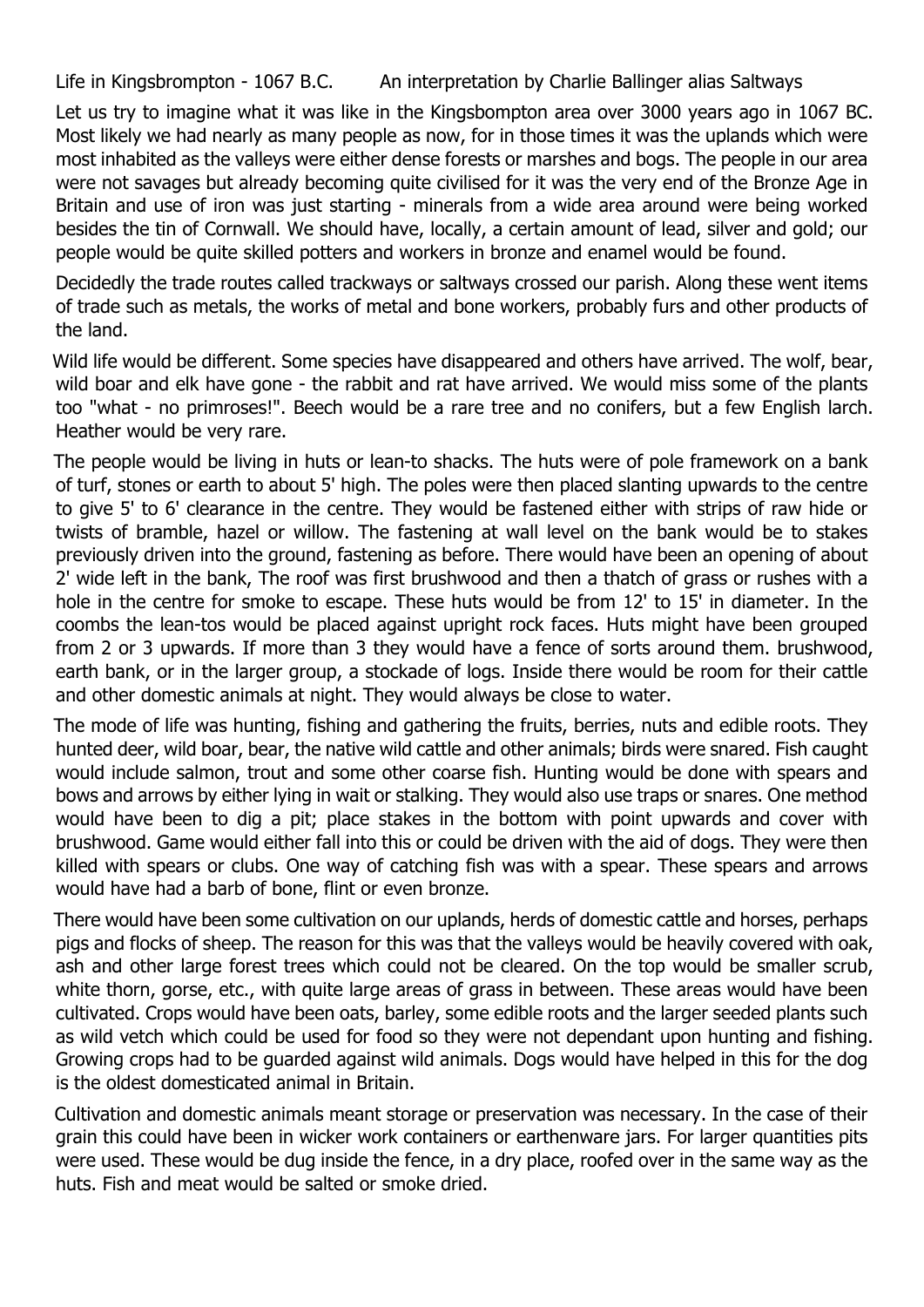Salt would have been a trade article moving along the salt or trackways. Salt for our area might have come from the saltpans at Blue Anchor or Dunster. The uplanders would barter fur and other articles. There was quite a trade going on so long as both sides had something the other wanted. Money had not come to Britain then.

The people would wear furs in the winter but there was also a cloth of sorts made of hair and wool. There would have been a little linen - all very rough. There would have been few blue painted people, except for war or religious purposes but woad was used to dye the cloth and furs.

The people were Celtics and one must remember that when one race over-ran another they always left alive some of the vanquished, probably more in numbers than themselves, for slaves. Inter-marriage would follow and in the end the race would be closer to the vanquished than the victors. This means that old families in this area were more Celtic than Saxon. These Celtic ancestors were from 5'6" to 5'8" in height and sturdily built with dark hair and eyes, though there would be a few fairer people amongst them. Characteristics were fighting qualities, love of home, and they were good organisers!

Religion was important to the people as it has always been a source of art. Our people would have been sun worshippers - Stonehenge and Avebury being the cathedrals of those days.

Though these temples were for sun worship, stone was also worshipped there and probably the moon. Stonehenge was built from 1600 to 1400 BC. One thing we do know, is that the stones of the inner house there were brought from the Prescelly Mountains in Pembrokeshire. These stones must have been sacred to have worked so hard to get them. We must remember there was no mechanized transport - just the muscle and brawn of the people. From the high ground in the north east of our parish it would have been possible to see, in clear weather, either rafts or rough boats, going across and down the Bristol Channel. The blocks each weighed several tons.

In remote districts such as ours, there would be small stone circles or sacred oak groves. Some scholars think that our word 'church' is derived from the Celtic for circle, meaning a place of worship. The art of that day was portrayed by the workers in bronze and the people had to learn the best proportions of copper and tin to get the best quality. Bronze shields, broaches etc were decorated with coloured enamels in various designs. Broaches were an article of trade. Some must have been exported as one has been found in Crete and dated at least 1000 BC.

Music was a 'must'. Primitive music was horns, whistles, stringed instruments. Horns were the natural horns, whistles were made of horn or wood and the strings would be strips of rawhide or gut on wooden frames, these being plucked with the fingers or scraped with bone or wood or even struck. Drums would have skins over hollow wood logs.

Now for a few place names and trackways, much of which must now be surmised but with a fair amount of factual base. We have several ways which must have been in use then, the most important of which is that running from Upton to Bury. This was the road coming from Cadbury (Camalot) and Stonehenge and going on toward Mounsey Castle and Tarr Steps. Another came off this same way at Barlynch up the present Stags Head Lane and across the top to come down Sanctuary Lane to the village and Combeland Lane to cross over to the Woolcotts side above Bryants Bridge; then up to Blagdon Lane and Kingsland Lane to Castle Hill and on over to Treborough. Many of the valleys were swamps and bogs and composed of heavy forest and under-growth giving good cover to enemies and beasts of prey, thus many roads took the higher land which was open and firm.

The name 'Castle Hill' refers to our biggest known Celtic settlement. Lynch was the name given to the cultivated strips on the sides of hills, so we can conclude there was such a strip around here on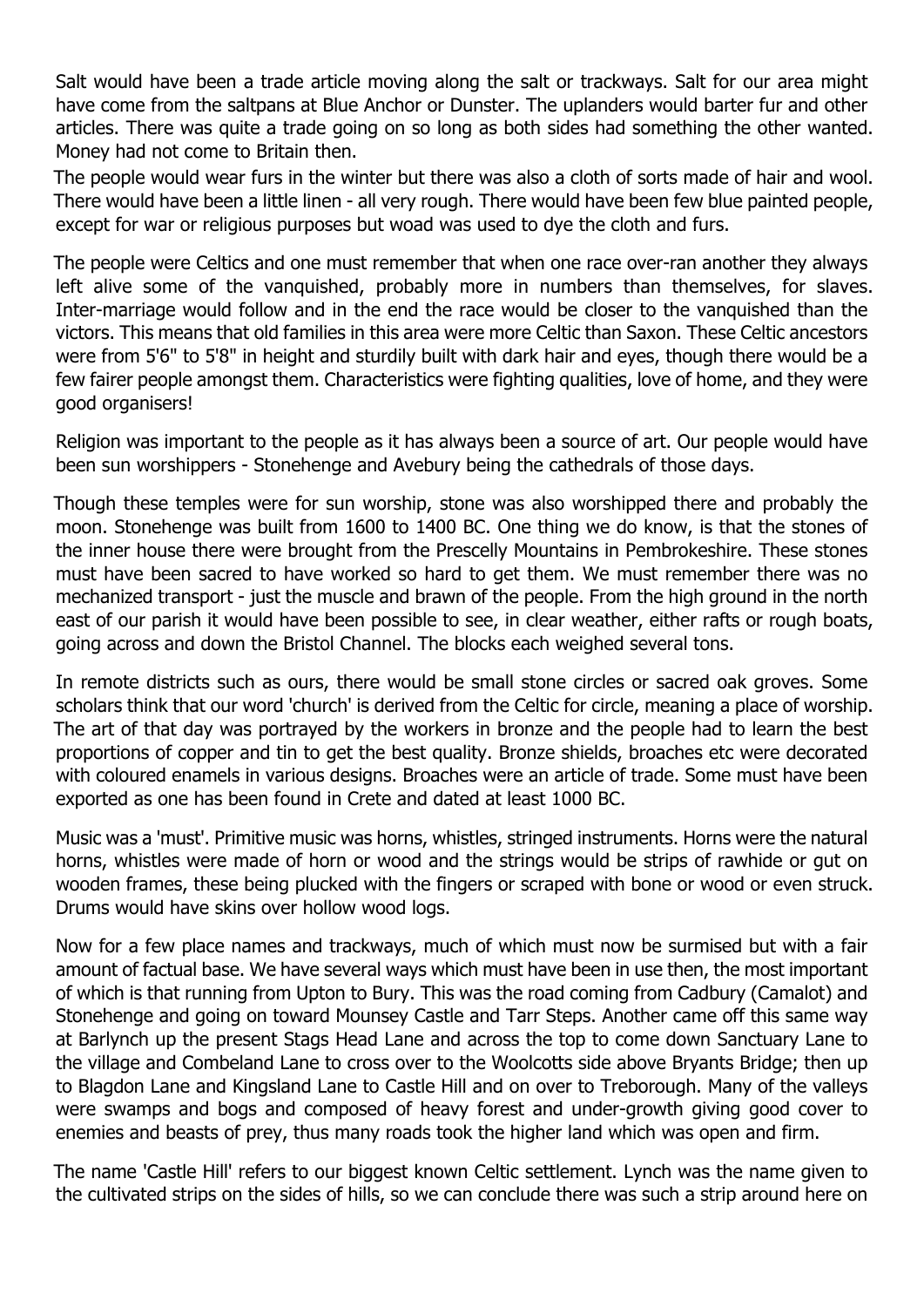account of the name - Barlynch. Sanctuary Lane would have been the lane down which people came to find 'sanctuary' at the Church. There are other spellings, Century and Cemetry, but I would say all are derived from Celtic sources, for words change over the years.

Now Let Us Look at 567 BC

The climate since about 750 BC had been getting worse, so people were going down into the valleys. But iron had come in as an aid to combat this. Iron in itself meant a great advance in the mode of life, this would be seen in the dwellings and huts; new methods of construction were now seen. For the ordinary people, wattle and daub still with a hole in the middle for smoke. This is a frame of poles driven into the ground with smaller poles woven in like basket work and plastered over with mud or clay. The chief's hut would be larger with a stone chimney at one end for a hearth so that the smoke went out without coming into the room, though it was still very smoky.

With iron it was easier to flatten and work wood, so there would be rough doors, hung on raw-hide or leather hinges. The defensive stockades of logs could be bigger and stronger, and iron tools made a difference to most things. Weaving, spinning, enamel goods and pottery would be of better finish and texture, and finer workmanship generally.

The tracks had now become rough roads on which might have been seen wheeled chariots, the wheels being iron shod. The people were now dependant on agriculture for most of their food with fishing and hunting now more of a sport and a supplementary source of food.

The structure of society had changed from the family or small tribe to tribes covering the area of one of our counties, roughly. The head chief or king would have local chiefs under him.

Looking at the organisation of our people, first we must see to which tribe our natives belonged to. We were in the frontier area of the Dumononia and Somereteases, but probably under the Dumononia because of the hill forts or castles on the Barle and the outlying hill fort or camp at Elworthy. Our own settlement at Withiel Florey could have been the connecting link between. The more one looks around the more one can understand the connections and routes taken by the old trackways; many are modern roads. Our local chief would have been at Castle Hill with a head man at Barlynch or Bury for guarding the Exe river for crossings by enemies and friends alike. The whole would be under the king of the tribe who had his headquarters in mid Devon.

Outside influences were being brought to bear on the natives. Events were taking place in Europe, North Africa and Asia which affected us here. First, however, we will make a rough outline of tribal boundaries.

The most local tribes were the Dumononia (all Devon and West Somerset), the Somereteases (central South and East Somerset, nearly all Dorset and S.W. Wiltshire), the Dubonni (North Somerset, Gloucestershire east of the Severn and parts of Oxfordshire, Berkshire and Wiltshire). In passing I would like to say that west of the Severn in the Forest of Dean were the Silures who were never completely subjected by the Romans or Normans. The Foresters had their own laws, and customs, till well into the century. Some of these customs still linger on.

Somewhere about this time, coins were first made and used in Britain by the Dubonni. Other coins were filtering in from the traders on both coasts but most trade was still by barter.

The British were quite civilised by then, for as pressures in East and Southern Europe built up, people tended to move north and west carrying new knowledge and ideas. The metal seekers and traders on returning home would tell what was to be seen and would fire others to wander and see for themselves, or emigrate to fresh lands. We were in the height of the Greek era which was also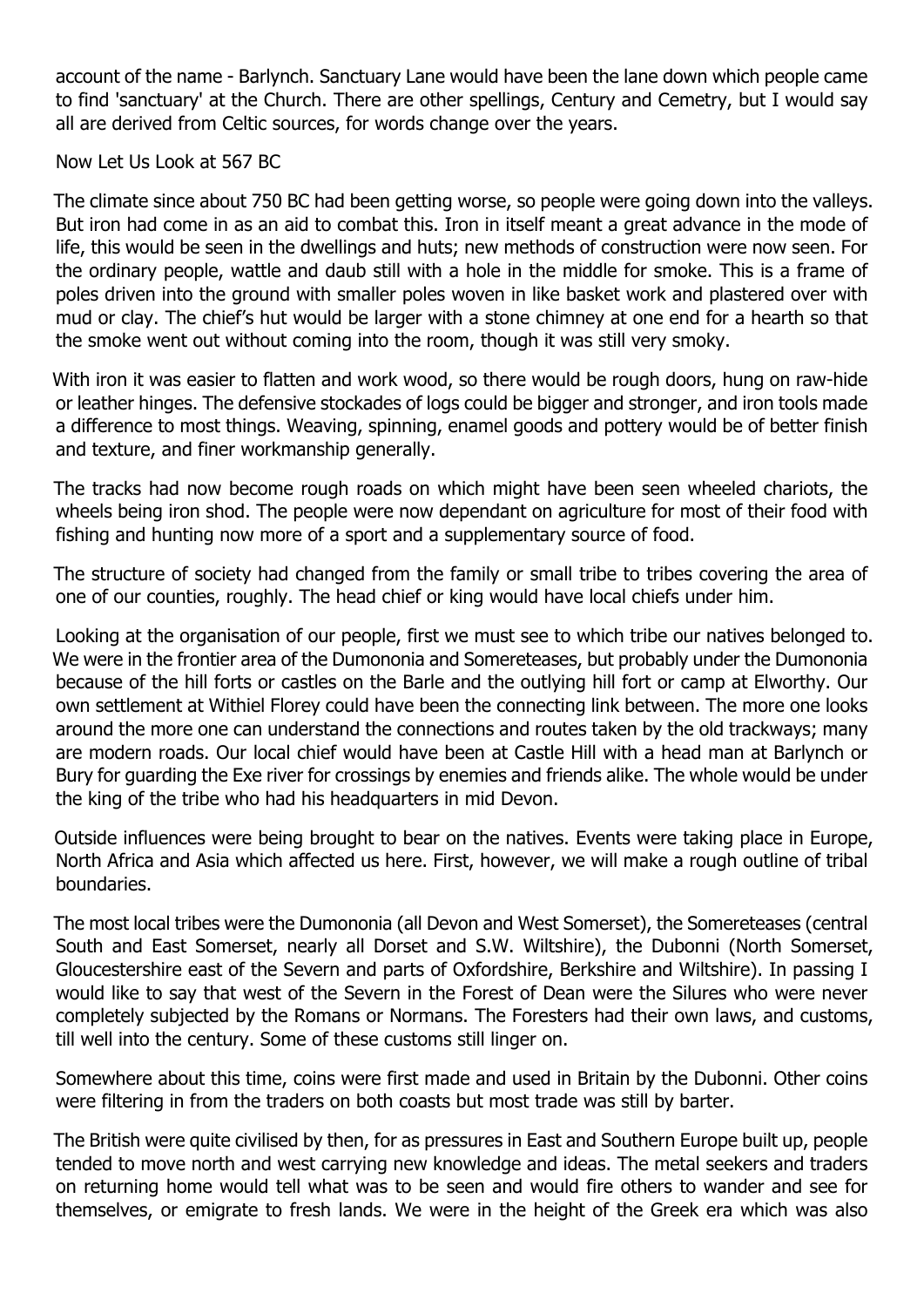feeling pressure from the Egyptian and Assyrian cultures which, in turn, had been influenced by Indian and Chinese cultures.

Let us remember Britain has always been a rich country. We have, therefore, attracted wave after wave of invaders, who were always absorbed, and it is this fact which makes English so expressive. We often have three or more words for which most tongues have but one.

We know that in 567 BC the Iron Age had arrive and with it, the Druids, the priests of their religion. It was a cruel cult, so we must trace where the successive waves of Celts came from, for they brought the religion with them. Roughly to-day's Hungary and surrounding area is called the celtic cradle, but originally these people came from much further East - the southern slopes of the Caucasus Mountains. In that region the ancient religion was the worship of Zoraster. That was the cruellest religion of the ancient world but with time and distance the name and rites of worship would have changed. Observe here that both the churchyards at Brompton and Withiel have a circular shape, but now blunted to a straight side by the encroachment of other buildings. Before the Christian era in this country, all worship was inside circles. We may well be using the same sites for worship that were used 2000 years ago.

The minor defended camps at Withiel and probably at Barlynch were part of the outer defences of Dumononia. It looks as if the plan was to place small defences from Elworthy to the Barle, thus delaying the enemy advance or to reduce them. The chief king would then have time to collect his men to repel the enemy for at this time there must often have been fighting.

## 67BC to 467 AD

We will go into a new era - the Roman. Their forces are on the Channel coast of Gaul (France), the Celtic Gauls are all subdued, or fled to Britain, the dictator Julius Caesar rules Rome and is casting his eyes on the prize across the Channel, for the land is rich in minerals and agricultural produce. At this time the climate was drier and warmer than to-day, especially in summer. There were 500 years from the coming of the Romans till their withdrawal.

During the first few years before the Roman conquest started, fleeing Gauls would bring tales of Roman discipline and invincibility of the Legions. This was causing native princes and chiefs to look to their defences, in order to meet an invasion by the Romans. There was little co-operation between British chiefs, the reason for this being jealousy and unwillingness to let someone else have head place. We know this from Roman writers and also Welsh manuscripts which survived until 800-900 AD.

In this neighbourhood the hill forts and defences on the Exe crossings were put in good order as was the stockade at the Withiel village. Places were prepared for ambushes, whilst the training of the young men would be intensified. Another point concerning our Kingsbrompton natives was that their own tribe would be trying to grab land from the Somereteases, and they in their turn trying to get Dumononia lands. As a frontier area, there would have been a lot of skirmishes and small local battles. This, in modern terms would be an attempt to get defence in depth. All this was weakening to the British attempt to meet the Roman threat.

These activities brought others locally - the lead mining on the eastern border of our parish and iron within would be worked hard; the oaks in the coombes were cut for smelting these metals; weapons and utensils would be made. Getting ready for war is always a time of great industry for all, besides the fighting men.

During the 500 years we are now reviewing great changes took place in the lives of our natives. The Romans introduced new things and methods in all spheres. In this area it would have been in the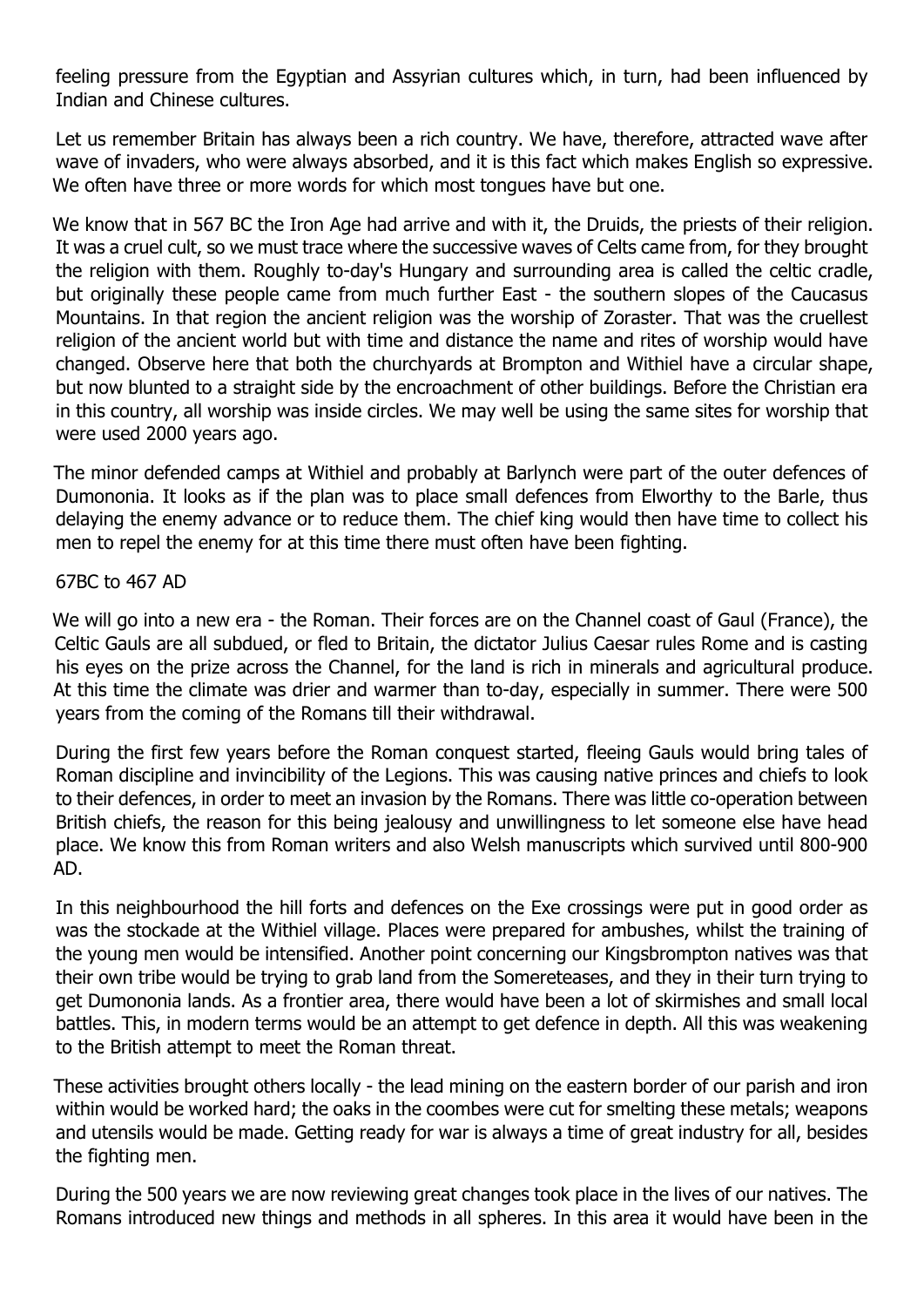way of farming and food production with new and improved crops, and new strains of domestic animals as well as wild animals: Two of these became natives and part of our countryside - the wild rabbit and fallow deer. Amongst trees and plants we have elms and improved varieties of apples, pears and plums. Until then these would have been in the form of crab apples, wild quince (pear) and sloes (black-thorn). There would have been medlars and grape vines, with the garden rose and wheat and onions. Outstanding in domestic animals would be the new and improved sheep and horses.

Obviously, food and drink became much more varied - grapes meant wine and wheat an improved bread meal whilst the fruits and vegetables gave a greater range of diet.

There was an improvement in roads, tracks and communications generally. The Romans had a system of telegraphy by means of semaphores. A machine with wooden arms was placed on hills which by swivels and pivots, and worked by ropes and levers could send messages faster than by runner or horse. A flag code was an improvement on the smoke and fire signals.

Building was with stone and in most larger houses there was a system of central heating by means of hot air passages under floors from heating chambers below ground. In towns there was piped water from springs on hills above, carried through wooden pipes made by making a hole through the middle of logs. Some of these in oak were found during excavations in the 1920's. Sometimes water was carried across a valley by means of aqueducts raised on stone piers.

It is herd to realise the change the Romans made to agriculture, and the difference in climate from what it is to-day. The summers were hotter and drier and winters colder with more frost but less rainfall. Crops could be grown which would be impracticable to-day. Grapes could have been grown on the south and west slopes, with the red soils at Barlynch. Even to-day the best vineyards are on poor soils at from 600' to 850' above sea level. The hill tops with drier climate would have been ideal for wheat for iron had then come into use for plough shares, axes, spades and hoes.

Roman buildings were often of brick, also stone. Roman villas were copied by wealthier Britons and were really big farmsteads. Many sites are known, and others being found. Try to think of possible sites in our own parish. Even the sites of the manors of Brompton end Withiel are nearly guesswork. My guess for Roman villa sites are - 1. South of Withiel Church where there is a site of buildings on a fairly large scale which could have been the manor or also a Roman villa 2. East of Barlynch and North of Baronsdown House. In both cases there was a small British settlement close by which would have provided more labour if required. The coming of the Romans brought about a cessation of tribal warfare with more peaceful conditions, and the lot of the common people was much improved.

It was between AD5O and AD100 that Christianity arrived in our area. We have legends of Glastonbury but we should also look to the Caractacus Stone on Winsford Hill. In Celtic, Caradoc, or to-day - Charles. The church in Britain was separate from Rome until the coming of St. Augustine 500 years later. There was quite a difference in doctrine the British being closer to the Greek Orthodox. When St Augustine conferred with the British bishops they did not reach agreement. This meeting took place at either Aust, the lowest easy boat passage or Broadoak near Newnham on Severn the lowest ford on the Severn.

## Roman Occupation and Coming of Christianity

For the month of April and the Easter season we will discuss the coming of Christianity to Britain. Reading up for these notes I came on some very little known facts regarding this, and how close are the British connections with Calvary.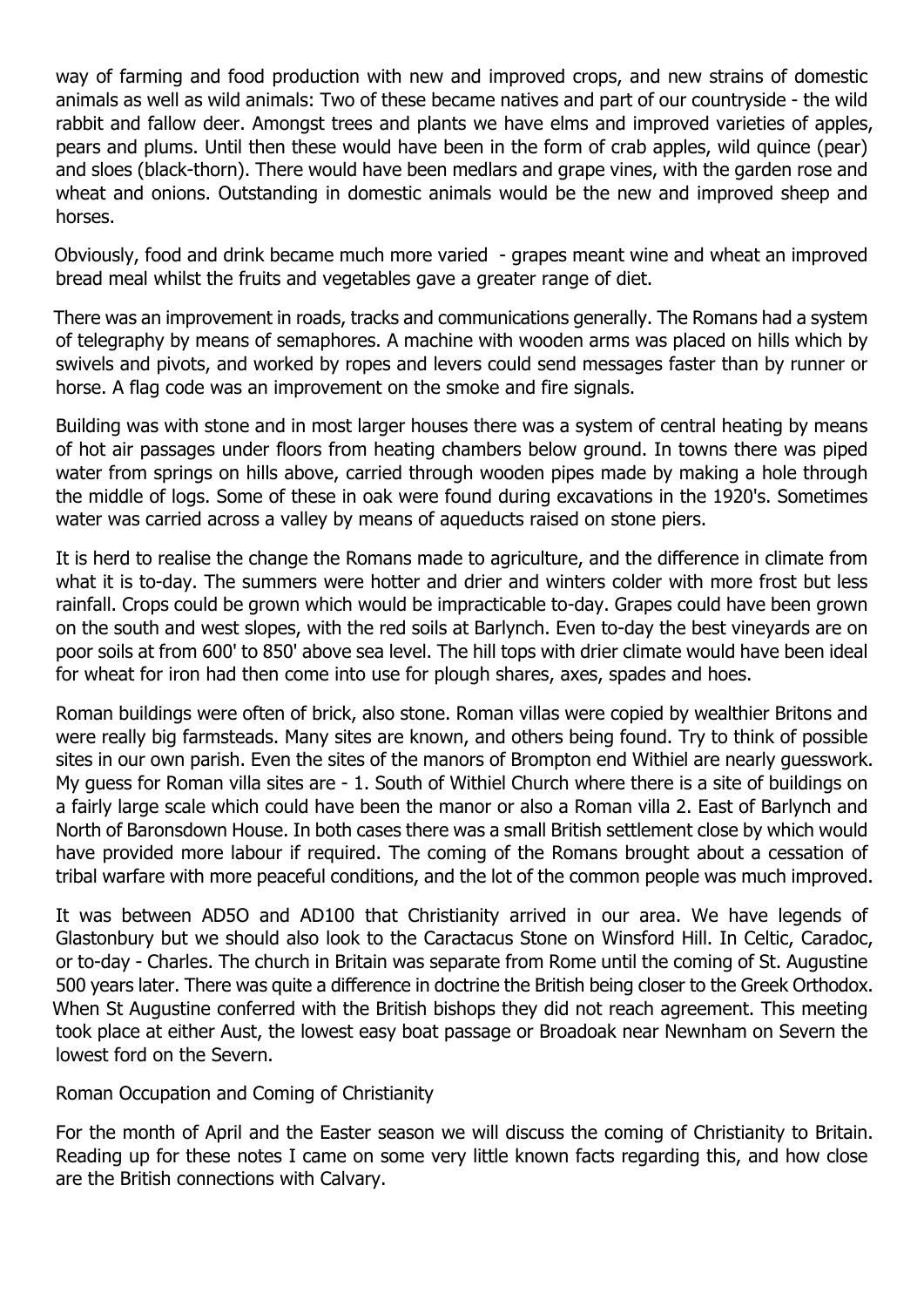First the Second or Augustan Legion which was founded by Caesar Augustus who called the census mentioned in St. Luke's Gospel. This Legion was one of three which carried out the conquest of Britain under the Roman commander and first Governor Aulus Plautius. It was this second Legion who were the guards at the Crucifixion, coming to Britain ten years later. The Legion veterans, therefore, could have been amongst those on duty at Calvary. It was this Legion who took the conquest into Western England no doubt visiting the settlements at Withiel and Barlynch. Could those on duty at Calvary have visited our Parish?

Aulus Plautius married a lady called Pomponia. Some writers say she was a Briton but on his return to Rome she was arrested and tried for being a Christian. When Aulus Plautius held Court at Glevum (Gloucester) or Corinium (Cirencester) there was amongst the court ladies one called Claudia, relative of a British chieftain. According to early writers she married a Roman officer and had a son called Linus. The family later went to Rome and there became friendly with St. Paul who mentions them in the Second Epistle to Timothy. Linus is said to have become the first Bishop of Rome; If so, Pope Paul is a direct successor of a half British bishop.

I think a little reflection will show how deep are the links of our nation to the Christian Church. Those I have mentioned are within 20 years of Christ's death - there could have been Christian worship taking place at Withiel within those 20 years, perhaps on the site of the present Church.

I referred in an earlier issue to the nearly circular shape of the churchyard as showing religious use before the Christian.

## 550 AD to Circa 900 AD

It was during this period that the Saxon conqquest was complete, the Anglo-Saxon kingdom being set up, finally becoming King Alfred's kingdom.

The last big battle east of the Severn was fought at Dyrham, 7 miles north of Bath, in 725, in which three British kings were killed, these of Bath, Gloucester and Cirencester in today's names. Our parish was in the Saxon Kingdom of Wessex and there must have been many minor battles and skirmishes in our area.

This district was widely settled by the Saxons but we must remember that the British were not exterminated; women were kept as slaves and concubines and the men to till the land. The Saxon tongue became the common language because it was that of the rulers and we find much evidence of this in our local place. 'Brompton' coming from the Saxon 'braun' not the German of today. Bury, in those days, was Nether Brompton. At that period there were three Bromptons - High Brompton at the present Kings Brompton Farm, Over Brompton at the site of the present village and Nether Brompton. Other Saxon names survive in Combeshead, Hiccombe, Shircombe and Lyncombe; 'combe' is from the Old English 'cumb' meaning 'a valley' while the prefix would be a man's name - for example Hiccus at Hiccombe. Storridge, Haddeo, Heydon (now called Haddon) and Swansey (spelled thus until mid-19th century) are also Saxon relics. 'Worthy' is a Danish word meaning 'farm' or 'homestead' - e.g. Holworthy, which is probably Hula's farm. Venn and Barlynch are British in origin while nearly all cotts, slades and fords are derived from the Norman.

During the period 800 AD to 1600 AD, the Danes were either raiding our shores or attempting the conquest of the island. We know of raids on both Porlork and Watchet. In fine weather raiding parties could get quite a distance inland and back to their ships within twelve hours. At the end of the 9th Century Alfred was making his stand at Athelney and was most likely raising men for his army from West Somerset and Devon, The Danes would have harassed this by sending raiding parties in their